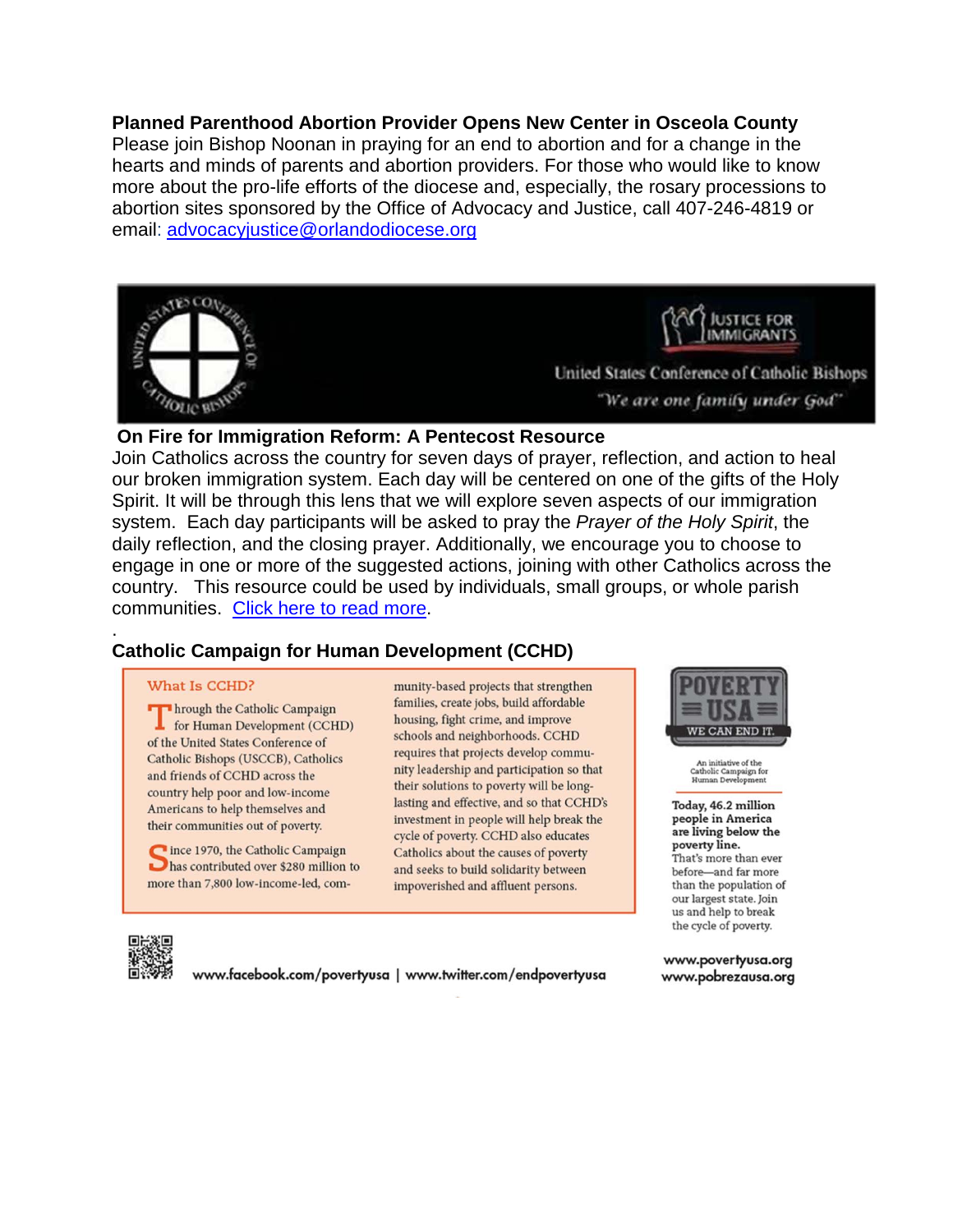### **Congratulations to the Orlando Diocese CCHD** *Light of Faith Youth Award* **Recipients and National CCHD Multi-Media Youth Winners**

The CCHD Multi-Media Youth Arts Contest is an opportunity for schools and parishes to engage young people in grades 7-12 in learning about the root causes of poverty; CCHD's support for groups of empowered, low-income people working to address these causes; and Catholic social teaching's call for Catholics to support such efforts through both charitable works and social justice. The theme this year was "Build Community! Put Two Feet of Love in Action." This year's first place winners from St. Mary Magdalen Parish for the 7-th-9<sup>th</sup> grade category and Santa Fe high School  $10^{th}$ -12<sup>th</sup> grade category, entered unique and intriguing art submissions describing how the two feet of love in action contribute to building community to eliminate poverty.

## **St. Mary Magdalen 7th grade diocesan winners also won the National CCHD Multi-Media Youth Arts Contest, 2nd and 3rd place (respectively).**



First Place, 7th - 9th Grade (tie) **Iessica Bailes and Danielle** Nguven, "Footprints that Rescued Me," St. Mary Magdalen Catholic School (7th grade) AND Amy Bouchard, "Cycling Out of Poverty: The Road to Independence" St. Mary Magdalen Catholic School (7th grade): The two 7th grade entries were tied in their level of artistic skill, creativity and personal expression of their faith as it impacts the social issue of poverty through a mixed medium of painting, poetry and three dimensional art.

Second Place: Lauren O'Keefe, Emily O'Keefe, Cassie Connell, Alejandra Alfaro, Micah Castillo, "Homeless for a Day"- video, St. Paul's Catholic School, Leesburg (8th grade).

Third Place: Charles Issac, "Nature's Community"- poem, St. Andrew Catholic School, Orlando (8th grade),



First Place, roth-12th Grade Zhiliu (Lillian) Ye, "We Are One Family" - Santa Fe Catholic High School, Lakeland: The 12th grade entry used an abstract painting to express the point that we are one human family and must work together with the poor to change conditions that keep people powerless.

Honorable Mention: Sam Wenzel, Brooke Hurst and Katie Miller, "Solidarity" - video, St. Margaret Mary Catholic School, Winter Park (7th grade)

Honorable Mention: Taylor Grass, Blinne Buckley, Justin Pridgen and Alice Panchookian, "Call to Family, Community and Participation" - video. St. Margaret Mary Catholic School (7th grade)

# **Catholic Social Teaching and the Dignity of Work**

The [Catholic social teaching](http://r20.rs6.net/tn.jsp?f=001bRZy8533bIc2Qgf3Ucc6I378pi2GCu-yZf48iTEx6g__z2145f4qgxDDDQ-9LxAVXNPUvE_gspAke-6KDMI7LszCiuf6alGoP27x1J9oIRFwukNYhls3ccc9_reGT_cWjoDwyu45ajgeZwDDoYoi2G2MDK1N7ZXLH5QmYdpH4erad6GPpYK-AjKp9MOwmJy5asMWzEiLVU6A4c5d8yYME5aGB1ggjTSrIaWYLr0w947oY1xAn06bjDab8VwQ7msOHwDDw5g5o5umPlUSygc_bclq5vgT-IVebUQIBWPUa5jboGyX-m6peROIik66sj2D&c=N7t9bfLTqMUv2lsXjcd46tP_vCy2TieF6wvGk0aLr6pVERlEqzR2WA==&ch=WLnpC2sMMsikGqrK_QA4aLYaJnz0ZzeBSAYp9Ot86iJ7uhVfjdmToQ==) principle of **The Dignity of Work and the Rights of Workers** is that "work is part of God's loving plan" and that it "fills us with dignity, makes us similar to God, who has worked and still works, who always acts" (Pope Francis, [General Audience 5/1/13\)](http://r20.rs6.net/tn.jsp?f=001bRZy8533bIc2Qgf3Ucc6I378pi2GCu-yZf48iTEx6g__z2145f4qg8noH0Dux75buAHBp_EoyCqldl97VvF2lPD1BrsZC73QJoUyrYDOtLkdysFsOqNywAEVDcU6lX2NKGc14hmnCZZOdkHO_5FW3kQTZ09AQKZX8ixieUcZynRau__tYZM9c6nGATZViC8UZRi_48ji9v8A7qmskquN8taPlyMR-WOQ0-Mwy31wxF-hK89NeFJpVzJ7pH4HwJJ-Ys7L_fCym_WqmrLyXV1gKqF_McGfOHjC_4cLioJPYFLs7_4jQB-97g==&c=N7t9bfLTqMUv2lsXjcd46tP_vCy2TieF6wvGk0aLr6pVERlEqzR2WA==&ch=WLnpC2sMMsikGqrK_QA4aLYaJnz0ZzeBSAYp9Ot86iJ7uhVfjdmToQ==). Work, then, is not merely a way to make a living; it is a good because "through work man not only transforms nature, adapting it to his own needs, but he also achieves fulfillment as a human being and indeed, in a sense, becomes 'more a human being'" (*[Laborem Exercens](http://r20.rs6.net/tn.jsp?f=001bRZy8533bIc2Qgf3Ucc6I378pi2GCu-yZf48iTEx6g__z2145f4qg-B0YvDHmJluTHkI2Wa2bazyKXA2ar_1bXCYZypdUdce4J0NkZgqeytITakBypsdaqDC71XgfNpQQbqOJMui41a2Jrcqk9Rq2CIYuMRT2fCmPjFCKps0i3tTh4_uJUHSR5wIxaqmiPp3uq-BZSuUs92vwj4mFxFYWFRIaJFP7Qy1oFpSKrV4C99WAlOz_WigikEQHm0wQwiRzIqYrp3yu2AETy0rHf3h9BFtlURTG3fgTnYbhXClZL1kfKbIWYlt8A==&c=N7t9bfLTqMUv2lsXjcd46tP_vCy2TieF6wvGk0aLr6pVERlEqzR2WA==&ch=WLnpC2sMMsikGqrK_QA4aLYaJnz0ZzeBSAYp9Ot86iJ7uhVfjdmToQ==)* no. 9). Therefore, "work is 'for man' and not man 'for work'" (no. 6). With this understanding, it is no surprise that people seek fulfillment and meaning in the work that they do.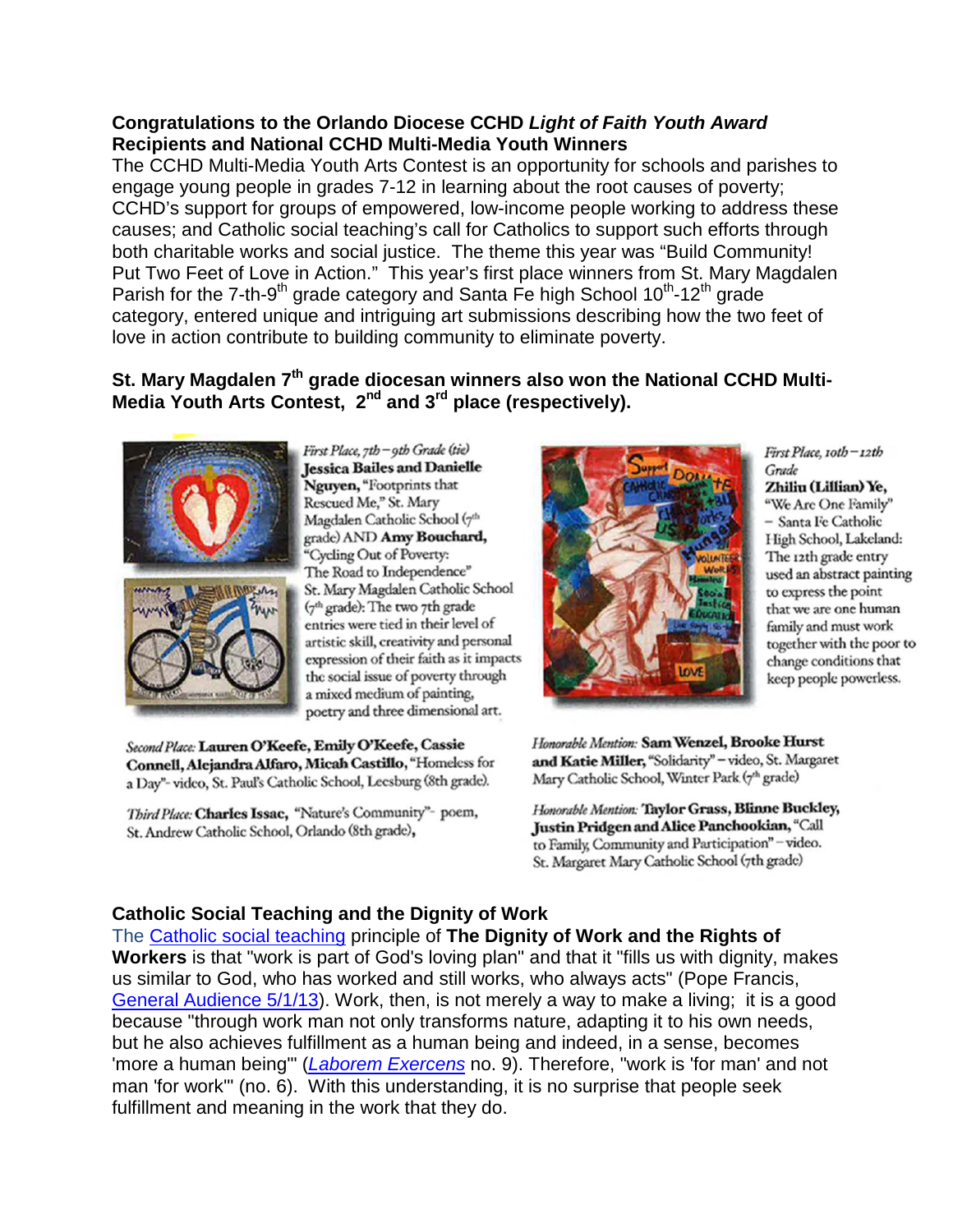Because "the basis for determining the value of human work is not primarily the kind of work being done but the fact that the one who is doing it is a person," (no. 6) every worker, whether blue collar or white collar, whether working in an office, restaurant, farm, or construction site, contributes in his or her own unique way to the common good. Regardless of the type of work that one does, as a person with dignity, every worker has a right to productive work, to decent and fair wages, to the organization and joining of unions, to private property, and to economic initiative. The Judeo-Christian tradition ardently defends workers' rights: "To take away a neighbor's living is to commit murder; to deny a laborer wages is to shed blood" [\(Sir 34:26-27\)](http://r20.rs6.net/tn.jsp?f=001bRZy8533bIc2Qgf3Ucc6I378pi2GCu-yZf48iTEx6g__z2145f4qgyH3npDJ5wNJWVD8nMIBFbmijRzPwcMqxT_BbvBGT8UAr-62wEMLjCaGGKEKDGaMnoTOXMV6mZNshhyHB08COK8CouGPsblNPbGDI1A4Q6yvoPxxjr-gmUZ1mnf_PY4yAhgBqdR3p_3u&c=N7t9bfLTqMUv2lsXjcd46tP_vCy2TieF6wvGk0aLr6pVERlEqzR2WA==&ch=WLnpC2sMMsikGqrK_QA4aLYaJnz0ZzeBSAYp9Ot86iJ7uhVfjdmToQ==). Ultimately, the economy must serve people, not the other way around.



Pope Benedict XVI recognized the relationship between this principle of Catholic social teaching and the cycle of poverty: "In many cases, poverty results from a *violation of the dignity of human work*, either because work opportunities are limited (through unemployment or underemployment), or 'because a low value is put on work and the rights that flow from it, especially the right to a just wage and to the personal security of the worker and

his or her family'" (*[Caritas in Veritate](http://r20.rs6.net/tn.jsp?f=001bRZy8533bIc2Qgf3Ucc6I378pi2GCu-yZf48iTEx6g__z2145f4qg0Nf_UXWKyjuD7bWhzPRNkxODS5in1MBWEPw2nEVhDdWMVkDvqk18eG7keoUhKEArXJ0Cc33MiVdLsanhAS782T5LWPMPXDUXCfmuH5qDYm0Mu89csEQI8qyGQsbjs9X0WxLEZdkLE92N5MhorOVWsaJnMC7Y1KnljrgWH66yIB5EJ3hFeLEklJ6cwKjqaaE0EmJBXixcugTNbDNhVfDMoczUMfZ3jc5Nd8ox1U97TbW7eYUdDOAAPnEwOe4T9nJDg==&c=N7t9bfLTqMUv2lsXjcd46tP_vCy2TieF6wvGk0aLr6pVERlEqzR2WA==&ch=WLnpC2sMMsikGqrK_QA4aLYaJnz0ZzeBSAYp9Ot86iJ7uhVfjdmToQ==)*, no. 63). Workplace conditions affect other aspects of life, such as access to healthcare, education, and affordable housing, not only for workers, but also their families. Thus, CCHD funds many groups that advocate for living wages and that prioritize the inclusion of workers in the governing structure of their workplace.

#### **Featured Quote from Pope Francis**

Much more needs to be achieved, since an important part of humanity does not share in the benefits of progress and is in fact relegated to the status of second-class citizens. Future Sustainable Development Goals must therefore be formulated and carried out with generosity and courage, so that they can have a real impact on the structural causes of poverty and hunger, attain more substantial results in protecting the environment, ensure dignified and productive labor for all, and provide appropriate protection for the family, which is an essential element in sustainable human and social development. Specifically, this involves challenging all forms of injustice and resisting the "economy of exclusion", the "throwaway culture" and the "culture of death" which nowadays sadly risk becoming passively accepted.

- Pope Francis, Address to UN System Chief Executives Board for Coordination, 5/9/14

**Be in Solidarity with Our Brothers and Sisters in the Central African Republic** Since March 2013, an estimated 20 percent of Central African Republic (CAR)'s population, as many as 900,000 people, has been displaced and at least 2,000 killed. You can help by:

• Praying for peace, especially May 30-June 1, surrounding a march for peace in CAR on May 31. A [prayer card](http://r20.rs6.net/tn.jsp?f=001uMuqbQ4fqlhydXxKE3m7NoVuR-xwLylKG9zwqxP28APBNseiql_psb9BBuHO-tbm1GliY-Ags6jQDsS-ghxqjUeyvQq2LCilz_K5TKfk5ikKaNc6iP5ReqMBiPQqFRNkMIsSlkt1sFhi_Z_ICTKDhNOrazfTtOOYPgDDe2hJ797nvkxtYjPb1bnEKElWKELIPt5s51ccqE4qC6gjuarUWgfN7xbPb1cJPQa05R5wiNAryeLbf5H4bjTNx-OxTAYegqhckQnVflQ=&c=H_tSxvNoHulV_M9Er7_rJk9JMRIJ3efqNHUMbgS8WqfpF8ZA15y9vw==&ch=iRul4-qa2nREI6AVDDdGWjR6GdLJPaFgwMtStgmw1x1OwKAdzTX4SQ==) [\(en español\)](http://r20.rs6.net/tn.jsp?f=001uMuqbQ4fqlhydXxKE3m7NoVuR-xwLylKG9zwqxP28APBNseiql_psb9BBuHO-tbm8PzAyJR8uvK193uIPEbNNGswBT3BY06TtQeHrwdJ8AEtCVpV9kJmrLN9RBIPlrYoaDUBgheHSpCQsTvByIGW1vahjvPTOJrJXD0VA75VTP_2TLBWznX-Fwoc_JEZCNuHJguIV8JAvoEBbijqkFhnRgN07QghmUeejgZ48yeSWivwYRcaZfYvTlXlGd89CEzi&c=H_tSxvNoHulV_M9Er7_rJk9JMRIJ3efqNHUMbgS8WqfpF8ZA15y9vw==&ch=iRul4-qa2nREI6AVDDdGWjR6GdLJPaFgwMtStgmw1x1OwKAdzTX4SQ==), special [prayer intentions](http://r20.rs6.net/tn.jsp?f=001uMuqbQ4fqlhydXxKE3m7NoVuR-xwLylKG9zwqxP28APBNseiql_psb9BBuHO-tbmi_4XY9xYnwHlVY3VIx8hC5DnFT0PhDflq_TlgObMfWBzyYrbah73vnUIV8PPCchdNR-auijBjWK6nv7jSbU-Az8XwmF9g9zTo9fGq70fn6k-J6pwt4Z3NyF7s0ytHOhD_7hrM7CpXsJLFkUFO_lgcU6ZylZEhs7OjDx6WmTQ9a2j46EEpQyPigEz-DFuKvgmuKsKGq7CHk6HAYsHtPqwmwOn5qNrvqqQ&c=H_tSxvNoHulV_M9Er7_rJk9JMRIJ3efqNHUMbgS8WqfpF8ZA15y9vw==&ch=iRul4-qa2nREI6AVDDdGWjR6GdLJPaFgwMtStgmw1x1OwKAdzTX4SQ==) for Masses, and a [prayer service](http://r20.rs6.net/tn.jsp?f=001uMuqbQ4fqlhydXxKE3m7NoVuR-xwLylKG9zwqxP28APBNseiql_psb9BBuHO-tbmT0yfW85CT1w0tQYVjhx-5GFnE0tu87fdYriWHiiqC1H2OmGxBATxZLTyFjOw6pSZyFK4d5ECEKn0FNAqEaqlwz-ZgC5DJA82yHhj6tkjI8HISJOJOTp7BbWQaoVgeN0tTbVBkwV-JjAogqp6sp741qKIlqh26ydwtaDwcGvy3XWwhCUN8ucM1CXQY6ljMgkvPFcKlC8PF-K4Be3xZtFVVrfvnEiqGgarrb1-89dZwoskNkwXpmcO_HC78rWHBVg6&c=H_tSxvNoHulV_M9Er7_rJk9JMRIJ3efqNHUMbgS8WqfpF8ZA15y9vw==&ch=iRul4-qa2nREI6AVDDdGWjR6GdLJPaFgwMtStgmw1x1OwKAdzTX4SQ==) [\(en español\)](http://r20.rs6.net/tn.jsp?f=001uMuqbQ4fqlhydXxKE3m7NoVuR-xwLylKG9zwqxP28APBNseiql_psb9BBuHO-tbmv98wz31Td52BljtHPiHU72VSL-AGpmzOLGwT2kaOh1oC_uIb7Z2Dz2aHGawTLX0tfgieonzO943Zv1TZHdv2KsWfsJkuhR1ptkL6oC8eFn8LxUZ5cu47PfyAdOVItCvDrkT5NpvB8ri-JBnjDuB1bYEs5N9MnaHbQibitwmurQZEfol3SbcWdQ==&c=H_tSxvNoHulV_M9Er7_rJk9JMRIJ3efqNHUMbgS8WqfpF8ZA15y9vw==&ch=iRul4-qa2nREI6AVDDdGWjR6GdLJPaFgwMtStgmw1x1OwKAdzTX4SQ==) are available.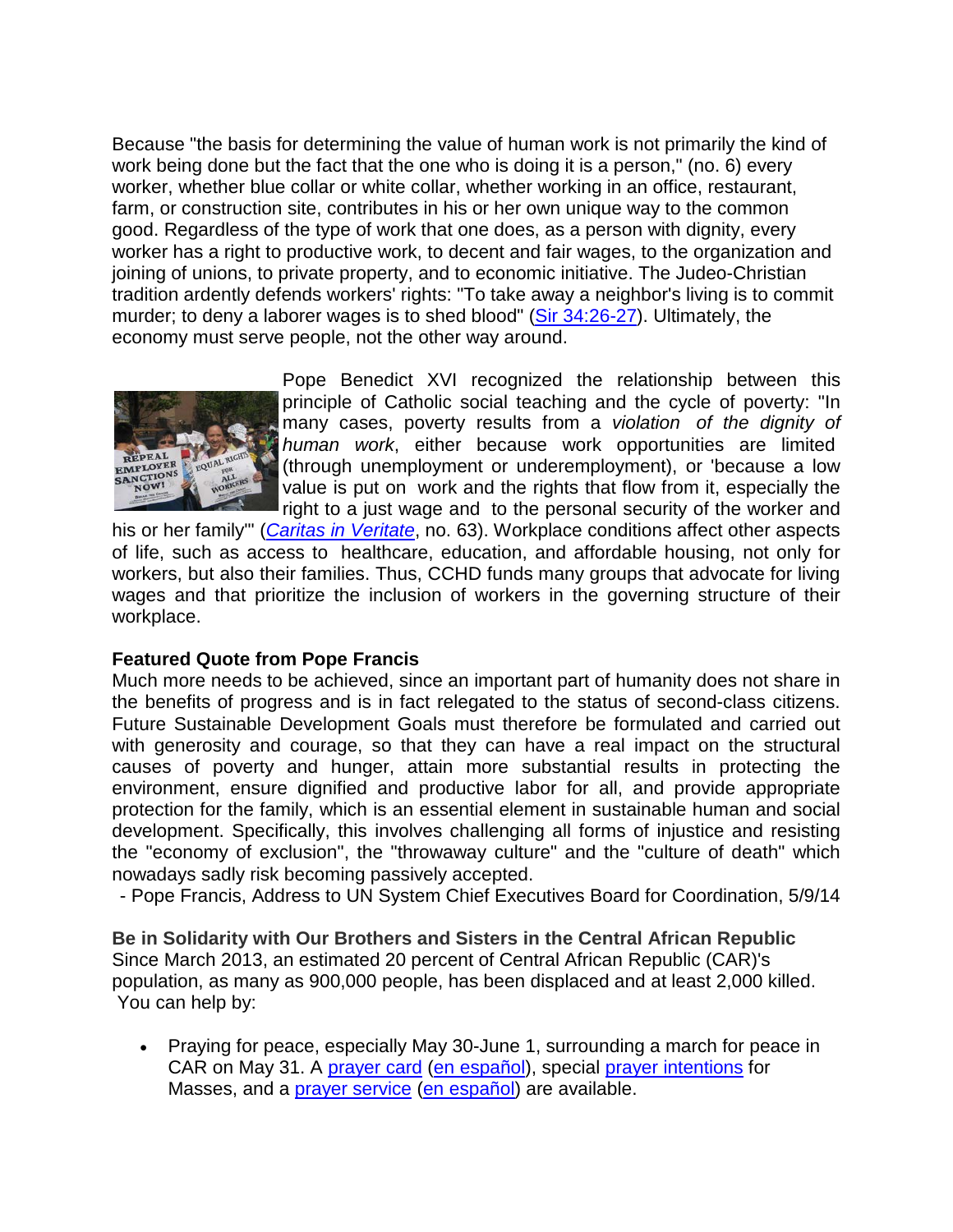- [Urging your Congresspersons to speak out](http://r20.rs6.net/tn.jsp?f=001uMuqbQ4fqlhydXxKE3m7NoVuR-xwLylKG9zwqxP28APBNseiql_psb9BBuHO-tbmDgiqsXxLaQrDm96l7D4jTSh0foJkNvBQ5_9GgCKVCqs_iab-cWhnMbCShi2O97vsatNM-OpExuAevZOk5ijiyWeTbNtjKPqgwdlpzSKvJbwzMCnEvRIKvfLW9nC33eAqsAAWjr9b1TkVYwIs7FFleLz9xYIX6w2qkfoxNdBN8D8DoOmg7kLE8AcQXV8jDKCzgOd9Xay3rHOivUlKX6cmWeVx65iYVM3i&c=H_tSxvNoHulV_M9Er7_rJk9JMRIJ3efqNHUMbgS8WqfpF8ZA15y9vw==&ch=iRul4-qa2nREI6AVDDdGWjR6GdLJPaFgwMtStgmw1x1OwKAdzTX4SQ==) and take action in support of a strong U.S. leadership role to bring an end to the violence and to help the country toward peace and prosperity.
- Learning more by reading [background materials.](http://r20.rs6.net/tn.jsp?f=001uMuqbQ4fqlhydXxKE3m7NoVuR-xwLylKG9zwqxP28APBNseiql_psb9BBuHO-tbmsTTVhzCOaKYpjEyIi7qfXxd_EldNugNcdQNO61q344cS_XWFZAYMuYFFxZut6Vbje8pNkZxanM6blfIKHaIT8f8HguQoHnb-c_-yMyefdWtucsB-cACgN085wj-vX7bGEGwLO_-rF7SG_ulUVDDaM3QSeigcZ-jnhlEFpc5zvAbHTeutaAtT2msGKB5vVxb_NGTzkxjA1weelyagzjFn4w==&c=H_tSxvNoHulV_M9Er7_rJk9JMRIJ3efqNHUMbgS8WqfpF8ZA15y9vw==&ch=iRul4-qa2nREI6AVDDdGWjR6GdLJPaFgwMtStgmw1x1OwKAdzTX4SQ==)

[Supporting Catholic Relief Services' efforts](http://r20.rs6.net/tn.jsp?f=001uMuqbQ4fqlhydXxKE3m7NoVuR-xwLylKG9zwqxP28APBNseiql_psb9BBuHO-tbmpR7XYWvQQ9K2pgBzzI30Qm48tCnWqmpdOWvss2XrgGoyoPkYktr-yzvsvHHtTW_OjYpB06EJeFe0JgUntjktJUJlcyIXYkMtu58mQ2P49Kl0aAXmnSEvHqjDfwJkc2qoE9hzI8m3luhovj1asMoXVlgrtvhr2Whq3K6bG-3Adi0QZKDRCWe3Vc-LoKV__fVG6E8aSsNnQO22-RmVLRRp1bISKHMSxfmjvQl5I77_y9g7gNQWnFWHYxWvGTNL5yy6zX8SzrAM09_-yuZm9PoBEHsa96yuAO-FnDWKGfNDwGqCt27u1xJLYyHG4S6HINyjMzMyZKGqW-8QCAaHUmRbqw==&c=H_tSxvNoHulV_M9Er7_rJk9JMRIJ3efqNHUMbgS8WqfpF8ZA15y9vw==&ch=iRul4-qa2nREI6AVDDdGWjR6GdLJPaFgwMtStgmw1x1OwKAdzTX4SQ==) for peacebuilding and emergency response in CAR (en [español\)](http://r20.rs6.net/tn.jsp?f=001uMuqbQ4fqlhydXxKE3m7NoVuR-xwLylKG9zwqxP28APBNseiql_psb9BBuHO-tbmn-jZ1tfcFOoUgq0A8jZ98pOehRegfbIsU8biMYdw5-uyizTmZU-I6h3g_MOldJfhJCPmPvcrkNbOBekPiW_0n02EsSGgiWFbfq6DD6TDoEHx2LUoeUys0eoxgMDHNkAHxzevuBNOTzWbYyaueazIfv0gbohbcOS3e-9S4QpDoMQ=&c=H_tSxvNoHulV_M9Er7_rJk9JMRIJ3efqNHUMbgS8WqfpF8ZA15y9vw==&ch=iRul4-qa2nREI6AVDDdGWjR6GdLJPaFgwMtStgmw1x1OwKAdzTX4SQ==).

## **Resources to End the Use of the Death Penalty**

In the wake of the recent botched execution in Oklahoma, many Catholics are asking, "How can I help end the use of the death penalty?" The Catholic Mobilizing Network has a number of helpful [educational resources,](http://r20.rs6.net/tn.jsp?f=001uMuqbQ4fqlhydXxKE3m7NoVuR-xwLylKG9zwqxP28APBNseiql_psb9BBuHO-tbmynpXh9OPPkPpVnqQnCEhXcz-bCYTnahxar_ynhpgHqn2MQK2RSR2EqB00_kaoKi1Y5bioBJAneFH2NKSzHq4ZD07Tj0sk5veaChQdPluZa1iupnfthF-M5A_sK8WWwgK58-zT-WJwFA=&c=H_tSxvNoHulV_M9Er7_rJk9JMRIJ3efqNHUMbgS8WqfpF8ZA15y9vw==&ch=iRul4-qa2nREI6AVDDdGWjR6GdLJPaFgwMtStgmw1x1OwKAdzTX4SQ==) timely information, and ways that parishes and individuals can get involved in this important work.

## **Addressing Excessive Inequality**

The growing gap in income and wealth in our country is receiving increased attention. For a Catholic perspective on excessive inequality, check out [this short video,](http://r20.rs6.net/tn.jsp?f=001uMuqbQ4fqlhydXxKE3m7NoVuR-xwLylKG9zwqxP28APBNseiql_psVcwsMO8o0yVtI7XspTZvISXjiiTcIul4vQ7om6_PHKxyo2jyHXywv3h8oGFphuIUXUWs6r6h_yzkzVDTAVBkav05vcEg7ogc7K_NTmlHlkr0dZuxz2sVDrxzV0XNWogUYifzxS8bFQA6D_YAl6-l7aqilmPOMSMv3kV2_PppE0H6bWwum7wx5fUcarcf_zSiXVde4ATEwwXhNKuabHHg4AN4TORMi42G_KQqCrQWwth_2Y8fsgiP9I=&c=H_tSxvNoHulV_M9Er7_rJk9JMRIJ3efqNHUMbgS8WqfpF8ZA15y9vw==&ch=iRul4-qa2nREI6AVDDdGWjR6GdLJPaFgwMtStgmw1x1OwKAdzTX4SQ==) a [primer](http://r20.rs6.net/tn.jsp?f=001uMuqbQ4fqlhydXxKE3m7NoVuR-xwLylKG9zwqxP28APBNseiql_psb9BBuHO-tbmzFEqJT_mlIZ3v9KROjXVxdOmMUCyobiLYODlFebts3KBXXJeU_x2C8dYOCk4zx9gfn2-9Oun5S-6J_6u4ufE6y6VxUhE_n92Ru3863BvCilK7Sn9yXoS48gp8ygMC04F1kugn3AfaFUFr-xYWFFWmm9u6c7L6t25vb48XPZ14YCX4c1imbCUoqUDPWenh3UukhC--_veiiwTU4_YFDykfcNdHPHv1mpQ5UfvlKMAwGgdLGaFOSbzhg==&c=H_tSxvNoHulV_M9Er7_rJk9JMRIJ3efqNHUMbgS8WqfpF8ZA15y9vw==&ch=iRul4-qa2nREI6AVDDdGWjR6GdLJPaFgwMtStgmw1x1OwKAdzTX4SQ==) on the topic, and [Bishop Robert McElroy's blog post](http://r20.rs6.net/tn.jsp?f=001uMuqbQ4fqlhydXxKE3m7NoVuR-xwLylKG9zwqxP28APBNseiql_psb498pC9gcs38u2XDA4Y6uDR7nXhV_Z_E2XdaC6bRR3z-dRVVjLL3Y5bSeWBShACvuNHW7hgVvDn-M9uv1YPoohg1YyqPly8j3B9atlYUi3bnP4ICjlrQNHojvT1WOx9AedULYtOoMJKc2SlA03c5rY1GGdOMm7CGAezMTv_2bTEuLNXz2nk81IA1AEjkGHqRLibMrnmtwnu&c=H_tSxvNoHulV_M9Er7_rJk9JMRIJ3efqNHUMbgS8WqfpF8ZA15y9vw==&ch=iRul4-qa2nREI6AVDDdGWjR6GdLJPaFgwMtStgmw1x1OwKAdzTX4SQ==) reflecting on five essential Pope Francis quotes.

## **USCCB Social Justice Updates**

- **[Bishop Pates Briefs Bishops and Public Official on U.S. Bishops' Dialogue](http://r20.rs6.net/tn.jsp?f=001uMuqbQ4fqlhydXxKE3m7NoVuR-xwLylKG9zwqxP28APBNseiql_psb9BBuHO-tbma83IxAKyTDGmZ_IxNDnhnvjOkUfv4kXquBwlPlxNLylPNUDjRakvNNHJsyX99BzNIUCx9ZtekYhbeP6yEIu9iThUSIn-iTNs4jcQfB2ol1YBjl-Z2YGA0DcpADvoQkvJmePgA3GCrTQ=&c=H_tSxvNoHulV_M9Er7_rJk9JMRIJ3efqNHUMbgS8WqfpF8ZA15y9vw==&ch=iRul4-qa2nREI6AVDDdGWjR6GdLJPaFgwMtStgmw1x1OwKAdzTX4SQ==)  [with Religious Leaders in Iran-](http://r20.rs6.net/tn.jsp?f=001uMuqbQ4fqlhydXxKE3m7NoVuR-xwLylKG9zwqxP28APBNseiql_psb9BBuHO-tbma83IxAKyTDGmZ_IxNDnhnvjOkUfv4kXquBwlPlxNLylPNUDjRakvNNHJsyX99BzNIUCx9ZtekYhbeP6yEIu9iThUSIn-iTNs4jcQfB2ol1YBjl-Z2YGA0DcpADvoQkvJmePgA3GCrTQ=&c=H_tSxvNoHulV_M9Er7_rJk9JMRIJ3efqNHUMbgS8WqfpF8ZA15y9vw==&ch=iRul4-qa2nREI6AVDDdGWjR6GdLJPaFgwMtStgmw1x1OwKAdzTX4SQ==)**The dialogue sought to promote greater understanding and peace between Americans and Iranians.
- **[Faith Leaders Speak Out for Vulnerable Religious Minorities in the Middle](http://r20.rs6.net/tn.jsp?f=001uMuqbQ4fqlhydXxKE3m7NoVuR-xwLylKG9zwqxP28APBNseiql_psb9BBuHO-tbmGCkuVVYkcbgDYwGjxZa0dm_4Q_4TyDqpPB5ih7YK_s5pct5dTD8Y9QWJzzyNkyyXi0rF6sMR5Ik3tso6M9O3nr9xKf9vIJwFqPR0g1hS40w-WZ6ANHacW3b18sPArgZKXGF52ZbDhwFA7GxStHDDzlZk0jO695J8y1nCYhLD3gdmZXxGdfOe3_ZudCKILrFqnHHyll3ehAk2u2aytPoueTP6wyZztogpmDQ_dnyhwMmN0HQL0ZI-ug==&c=H_tSxvNoHulV_M9Er7_rJk9JMRIJ3efqNHUMbgS8WqfpF8ZA15y9vw==&ch=iRul4-qa2nREI6AVDDdGWjR6GdLJPaFgwMtStgmw1x1OwKAdzTX4SQ==)  [East-](http://r20.rs6.net/tn.jsp?f=001uMuqbQ4fqlhydXxKE3m7NoVuR-xwLylKG9zwqxP28APBNseiql_psb9BBuHO-tbmGCkuVVYkcbgDYwGjxZa0dm_4Q_4TyDqpPB5ih7YK_s5pct5dTD8Y9QWJzzyNkyyXi0rF6sMR5Ik3tso6M9O3nr9xKf9vIJwFqPR0g1hS40w-WZ6ANHacW3b18sPArgZKXGF52ZbDhwFA7GxStHDDzlZk0jO695J8y1nCYhLD3gdmZXxGdfOe3_ZudCKILrFqnHHyll3ehAk2u2aytPoueTP6wyZztogpmDQ_dnyhwMmN0HQL0ZI-ug==&c=H_tSxvNoHulV_M9Er7_rJk9JMRIJ3efqNHUMbgS8WqfpF8ZA15y9vw==&ch=iRul4-qa2nREI6AVDDdGWjR6GdLJPaFgwMtStgmw1x1OwKAdzTX4SQ==)**Cardinal Wuerl and 174 ecumenical religious leaders, including 40 Catholics, called for aid and for a Special Envoy to advocate for religious minorities in the Middle East and South Asia.
- **[Bishop Pates to National Security Advisor:](http://r20.rs6.net/tn.jsp?f=001uMuqbQ4fqlhydXxKE3m7NoVuR-xwLylKG9zwqxP28APBNseiql_psb9BBuHO-tbmPazo2XqhWg41t-d9RGGkCR-pobo_RbSnffyZJ4ELn_EjBJv4APTRIP-ePd48Y-4JnLW-vl9qo4RavubKMg9B7xbvO4KzpL1oSDLljbowp4rSVRPbnPxgkdgkq64E9-p086qKivdwimc=&c=H_tSxvNoHulV_M9Er7_rJk9JMRIJ3efqNHUMbgS8WqfpF8ZA15y9vw==&ch=iRul4-qa2nREI6AVDDdGWjR6GdLJPaFgwMtStgmw1x1OwKAdzTX4SQ==) Help Nigerian Government and [Faith-Based Institutions Counteract Religious Extremism in Wake of](http://r20.rs6.net/tn.jsp?f=001uMuqbQ4fqlhydXxKE3m7NoVuR-xwLylKG9zwqxP28APBNseiql_psb9BBuHO-tbmPazo2XqhWg41t-d9RGGkCR-pobo_RbSnffyZJ4ELn_EjBJv4APTRIP-ePd48Y-4JnLW-vl9qo4RavubKMg9B7xbvO4KzpL1oSDLljbowp4rSVRPbnPxgkdgkq64E9-p086qKivdwimc=&c=H_tSxvNoHulV_M9Er7_rJk9JMRIJ3efqNHUMbgS8WqfpF8ZA15y9vw==&ch=iRul4-qa2nREI6AVDDdGWjR6GdLJPaFgwMtStgmw1x1OwKAdzTX4SQ==)  [Kidnappings](http://r20.rs6.net/tn.jsp?f=001uMuqbQ4fqlhydXxKE3m7NoVuR-xwLylKG9zwqxP28APBNseiql_psb9BBuHO-tbmPazo2XqhWg41t-d9RGGkCR-pobo_RbSnffyZJ4ELn_EjBJv4APTRIP-ePd48Y-4JnLW-vl9qo4RavubKMg9B7xbvO4KzpL1oSDLljbowp4rSVRPbnPxgkdgkq64E9-p086qKivdwimc=&c=H_tSxvNoHulV_M9Er7_rJk9JMRIJ3efqNHUMbgS8WqfpF8ZA15y9vw==&ch=iRul4-qa2nREI6AVDDdGWjR6GdLJPaFgwMtStgmw1x1OwKAdzTX4SQ==)**--He asked the U.S. to assist the Nigerian government to promote national security and social development and partner with civil society, especially faith-based institutions, to build social cohesion and stop violence.
- **[Bishops, Policy Specialists, Other Catholic Leaders Convene Renewed](http://r20.rs6.net/tn.jsp?f=001uMuqbQ4fqlhydXxKE3m7NoVuR-xwLylKG9zwqxP28APBNseiql_psb9BBuHO-tbmMWGgl2xfhsjv8nwp8L5Ob8s7T5akLckFkA1ZsOPzaEUS3rX3_MesFuyBvW9PS2nrn-NDXMKCzzkBa2Jk8oFWvesxsduIwVdDUs_kzR1bZ81QPtulFv_pR5SQEj1fceSvWtjWI-cdcQs=&c=H_tSxvNoHulV_M9Er7_rJk9JMRIJ3efqNHUMbgS8WqfpF8ZA15y9vw==&ch=iRul4-qa2nREI6AVDDdGWjR6GdLJPaFgwMtStgmw1x1OwKAdzTX4SQ==)  [Effort on Nuclear Disarmament at Stanford University](http://r20.rs6.net/tn.jsp?f=001uMuqbQ4fqlhydXxKE3m7NoVuR-xwLylKG9zwqxP28APBNseiql_psb9BBuHO-tbmMWGgl2xfhsjv8nwp8L5Ob8s7T5akLckFkA1ZsOPzaEUS3rX3_MesFuyBvW9PS2nrn-NDXMKCzzkBa2Jk8oFWvesxsduIwVdDUs_kzR1bZ81QPtulFv_pR5SQEj1fceSvWtjWI-cdcQs=&c=H_tSxvNoHulV_M9Er7_rJk9JMRIJ3efqNHUMbgS8WqfpF8ZA15y9vw==&ch=iRul4-qa2nREI6AVDDdGWjR6GdLJPaFgwMtStgmw1x1OwKAdzTX4SQ==)--The event brought** together 40 bishops, policy specialists, Catholic scholars, and young professionals and students o explore policy and moral challenges involved in moving toward a world without nuclear weapons.
- **[Third Fortnight for Freedom to be Observed June 21-July 4-](http://r20.rs6.net/tn.jsp?f=001uMuqbQ4fqlhydXxKE3m7NoVuR-xwLylKG9zwqxP28APBNseiql_psb9BBuHO-tbmfJLbVx2jdAwdSxFc3W_wITex0PHLGRJIm7WYLQ2QkVPBIdZnstYrzhEhvHO4BmTMgBcz14ErJD6ElD2KsqjN9qfFegVMHGGkYxu5rmxYZWahsq7TGcfmLEK9Rm805E7KR9ETobdgGxQ=&c=H_tSxvNoHulV_M9Er7_rJk9JMRIJ3efqNHUMbgS8WqfpF8ZA15y9vw==&ch=iRul4-qa2nREI6AVDDdGWjR6GdLJPaFgwMtStgmw1x1OwKAdzTX4SQ==)**The two-week celebration will focus on raising awareness for domestic and international religious freedom. This year's theme, "Freedom to Serve," emphasizes the link between religious liberty and service to the poor and vulnerable.
- **[Bishops to Travel to Capitol Hill May 29, to Urge House of Representatives](http://r20.rs6.net/tn.jsp?f=001uMuqbQ4fqlhydXxKE3m7NoVuR-xwLylKG9zwqxP28APBNseiql_psb9BBuHO-tbml9ErPQipG1RUSDCudWMne1UFevJhS2oDoxN5ShaJ9Eb1s1LFQuK6gCfBC4zvu-50szpeE-M0atDhAFF0GOcs7m9xkRsm7bFdk9ZbthAfMS1AjauW3bEAXpbgZnB-xm9ZU5HJIfOyJ2s=&c=H_tSxvNoHulV_M9Er7_rJk9JMRIJ3efqNHUMbgS8WqfpF8ZA15y9vw==&ch=iRul4-qa2nREI6AVDDdGWjR6GdLJPaFgwMtStgmw1x1OwKAdzTX4SQ==)  [to Act on Immigration Reform-](http://r20.rs6.net/tn.jsp?f=001uMuqbQ4fqlhydXxKE3m7NoVuR-xwLylKG9zwqxP28APBNseiql_psb9BBuHO-tbml9ErPQipG1RUSDCudWMne1UFevJhS2oDoxN5ShaJ9Eb1s1LFQuK6gCfBC4zvu-50szpeE-M0atDhAFF0GOcs7m9xkRsm7bFdk9ZbthAfMS1AjauW3bEAXpbgZnB-xm9ZU5HJIfOyJ2s=&c=H_tSxvNoHulV_M9Er7_rJk9JMRIJ3efqNHUMbgS8WqfpF8ZA15y9vw==&ch=iRul4-qa2nREI6AVDDdGWjR6GdLJPaFgwMtStgmw1x1OwKAdzTX4SQ==)**The bishops, who celebrated the April 1 border mass, will bring their experience, "as well as the solidarity and spirit we felt with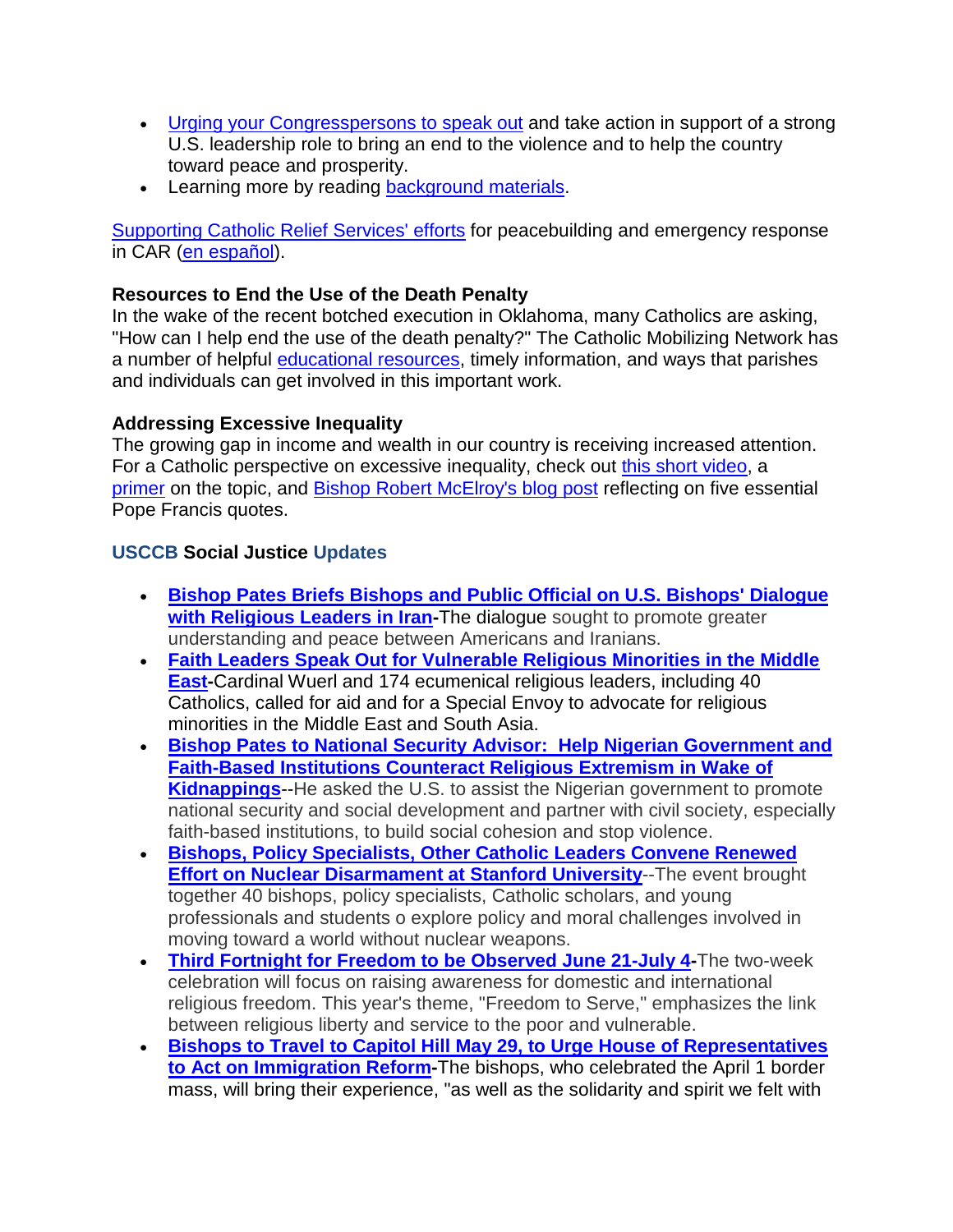residents on both sides of the border, to our lawmakers in Washington," Bishop Elizondo said.

## **Backgrounders on U.S. and International Issues**

Did you know that these resources are available to provide valuable background and the Church's position on current domestic and international issues?

- **Domestic issues**: Among others, you can view materials on [Criminal Justice-](http://r20.rs6.net/tn.jsp?f=001uMuqbQ4fqlhydXxKE3m7NoVuR-xwLylKG9zwqxP28APBNseiql_pse8vX6Tj9_KNP3aL2kflRaXeJozajhB0hMK06W1jawyIDOLygmHHLr3LcGGxWyojK0J-8fweJxK8rh79h-N1Q7P5qCYWv15rSf0ypsw_dl8a6PAGcc2D_COoDsUGHfVTFucSe4eCzCRIyIzA0M8478DQyjmjuCYMaeX-Q6TAWL0v56JK9DNBlj9u6K1SGwlDZkDkt390GFlkWo-evQKz-cLu29BTtdqIUsLynKzOzucT4CZXbbFUnWw=&c=H_tSxvNoHulV_M9Er7_rJk9JMRIJ3efqNHUMbgS8WqfpF8ZA15y9vw==&ch=iRul4-qa2nREI6AVDDdGWjR6GdLJPaFgwMtStgmw1x1OwKAdzTX4SQ==)Restorative Justice; [Unemployment and poverty;](http://r20.rs6.net/tn.jsp?f=001uMuqbQ4fqlhydXxKE3m7NoVuR-xwLylKG9zwqxP28APBNseiql_psRSPPm0TJ-I8g0oW-c7ZkyGf4dfEKarQMdXI1WdIDrCmtZK7PyeK9Y0JDvpQsqRPTAG1Ad-rf62yLDbTxrT0B9v-22JiNhgSxLt3P2dSMkxlQ2w0JyhaksKpbTuxq2D7piSu0cSgDG1CRuJrXDd7XFXSz6832xMUp-WDm-qseg4wNeF9d2Ep4Bi7gI6-A0lIw2qp2upYbl3B3bWT3zEOVRg=&c=H_tSxvNoHulV_M9Er7_rJk9JMRIJ3efqNHUMbgS8WqfpF8ZA15y9vw==&ch=iRul4-qa2nREI6AVDDdGWjR6GdLJPaFgwMtStgmw1x1OwKAdzTX4SQ==) and [Environmental Justice.](http://r20.rs6.net/tn.jsp?f=001uMuqbQ4fqlhydXxKE3m7NoVuR-xwLylKG9zwqxP28APBNseiql_psSEcDJwmbsmYqnzEVfG_j_-CUdwwCsOoSCoHep5Lc8AWy4VB4bxKC_TLgQc0D_Pkrw1qlDmmpwsV_8gwgTugiR7QhiswEMQhG-zdjjdbJfg0PIcndk-oQg3Tes0JgSHSD8RFChETxF5M26lu6TQWluPxdIBEe9zXEwcfqHa7ZOlEfqywoJxv7XvMLgFBpQ1nd5PvaTInmT98&c=H_tSxvNoHulV_M9Er7_rJk9JMRIJ3efqNHUMbgS8WqfpF8ZA15y9vw==&ch=iRul4-qa2nREI6AVDDdGWjR6GdLJPaFgwMtStgmw1x1OwKAdzTX4SQ==)
- **International issues**: Among others, you can view materials on [Armed Drones;](http://r20.rs6.net/tn.jsp?f=001uMuqbQ4fqlhydXxKE3m7NoVuR-xwLylKG9zwqxP28APBNseiql_psb9BBuHO-tbm8fU92EK_D4n9fhgLTKV5XF4El3tN5y1IIVjbhACoNzFXQ4hLiGr21dbttLq8TeyFXa9t5MCj_lgWi0BqrcrZzgQC_MPs6rIWvJa4kPEDA0qrNlbaCcFb4cs4mW5wDkSXTCfX5z23fARyqYJA7pyeCpmLtEBXuO4Og4z_M1HU2rVgVweNbI81kYgBXfI_039EVVYVqBC5A67jI-Ls7K9KLKpoWtgRyHcai6sLMidVw1_eAUjw78oEtQ==&c=H_tSxvNoHulV_M9Er7_rJk9JMRIJ3efqNHUMbgS8WqfpF8ZA15y9vw==&ch=iRul4-qa2nREI6AVDDdGWjR6GdLJPaFgwMtStgmw1x1OwKAdzTX4SQ==) Nuclear Negotiations with *Iran*; The [Central African Republic;](http://r20.rs6.net/tn.jsp?f=001uMuqbQ4fqlhydXxKE3m7NoVuR-xwLylKG9zwqxP28APBNseiql_psb9BBuHO-tbmMt6R-m5FnfH0nGjl0uSZbNtTOEf2zF37pfsHmrqAfdpsgfp5LTq5iXbswagzt1cRSoRHe_4dFNYB6s9uz9AckbgswrO6wZI3knO4HQnkm1AyzS2GcWjJ1KqQ2H6KTbUJXTlgAdwFmSs9orqGEJpjQfuk9T_Wj4uG9csEyl2mWkHrAx4P4ff4Blnhdi-F5KiQTLFrz-h3JGBZlm5fOizA4UlVTXqFtKocFkwFCcJbP0ku0DYYKQBBcexgwQ4gm6zTS87OMPYFtEQOWDXpKzZ3fKmZoE0K0QDZPVYhTDuF0jppjVHa8NOT0A==&c=H_tSxvNoHulV_M9Er7_rJk9JMRIJ3efqNHUMbgS8WqfpF8ZA15y9vw==&ch=iRul4-qa2nREI6AVDDdGWjR6GdLJPaFgwMtStgmw1x1OwKAdzTX4SQ==) The [Middle East;](http://r20.rs6.net/tn.jsp?f=001uMuqbQ4fqlhydXxKE3m7NoVuR-xwLylKG9zwqxP28APBNseiql_psb9BBuHO-tbmf552E7JO_sjk0r4Oy6vTcteSM26xbkpAnjwAlfwgYVM27HGMAPdF4nb28a-piOHr8HQDbvXe5Tq6Ge9Q7_qKzaQi9jm1GtPKt0En_sEaK3H1xfECk5eQbevb8cGqaN0Ws8GHyeOGVWy8MSAFa7C2Erwnflq3IjcrOT_KQjRiCbrIWI5pFrDu6bC4udXyK_8oLRzaU33dpil_1KoPmMHVCpuilU1al7Kx2SowYzvVp0JpKwP59Ko1q8_HaiVhhqNGy3GvqESBDes=&c=H_tSxvNoHulV_M9Er7_rJk9JMRIJ3efqNHUMbgS8WqfpF8ZA15y9vw==&ch=iRul4-qa2nREI6AVDDdGWjR6GdLJPaFgwMtStgmw1x1OwKAdzTX4SQ==) and [Trade Agreements](http://r20.rs6.net/tn.jsp?f=001uMuqbQ4fqlhydXxKE3m7NoVuR-xwLylKG9zwqxP28APBNseiql_psb9BBuHO-tbmMxLLqmO4lE5pMqJ07mwPh1Y6nnoEStvXd36gaEuHSu8m7KlLCexg9PmLO4UXydAe2AeexovrutDtJHavBfQwXfJ6JTF7WvmF649dM437Kq0LFqf72uRD9zrfs1eO3NIBB9h1vfwyU3d4RKBFSlRye142-MeVX77HZbOl7DXAK1UFil5AVqSChDRdszIIfgSI6BV-UwOB6WcOAQwAXPqtPqMvKhWmRCfNUmFx5bAellheGijrQE7bEuWFVDmUj3Eq&c=H_tSxvNoHulV_M9Er7_rJk9JMRIJ3efqNHUMbgS8WqfpF8ZA15y9vw==&ch=iRul4-qa2nREI6AVDDdGWjR6GdLJPaFgwMtStgmw1x1OwKAdzTX4SQ==)

# **Register Now for the Social Action Summer Institute**

Registration is now open for the Social Action Summer Institute, sponsored by the Roundtable Association of Catholic Social Action Directors, July 20-24, 2014 in St. Louis, MO. This year's theme is "Setting the Captives Free: Embracing Christ in the Victim, Offender, & Community." Featured speakers include Bishop Emeritus Ricardo Ramirez of Las Cruces, New Mexico; Mark Umbreit, University of Minnesota's Center for Restorative Justice and Peacemaking; and Janine Geske, Director of the Marquette University Law School's Restorative Justice Initiative. [Get more info](http://r20.rs6.net/tn.jsp?f=001uMuqbQ4fqlhydXxKE3m7NoVuR-xwLylKG9zwqxP28APBNseiql_psb9BBuHO-tbma-UApQGp-1T2j_pm-iORA3cYmJks23ZphK0atdr7rQnz-Mqtjxtk0ErrAsPCA3mZ9u7_BOD5nFEiqM66q4eO1rgN4cy4KjyxaiHNbiRSk0P4DQl4D1n-gZHB0AwiKCYaVVudNcneC488tbELZIsAlIkgPngoeXV2npNx4WfbpiKxzCM6NFTuI8VHFcb2EA0E&c=H_tSxvNoHulV_M9Er7_rJk9JMRIJ3efqNHUMbgS8WqfpF8ZA15y9vw==&ch=iRul4-qa2nREI6AVDDdGWjR6GdLJPaFgwMtStgmw1x1OwKAdzTX4SQ==) or [register now](http://r20.rs6.net/tn.jsp?f=001uMuqbQ4fqlhydXxKE3m7NoVuR-xwLylKG9zwqxP28APBNseiql_psb9BBuHO-tbm4rS_-o6e-saGhjMxqS48fr5CC4jar3bxbmQguoeMM8SXJ96QE_wC4l8AJXHAfz_IjtLJcCnsjNIdvkt2IoX6BAHIGRITj61CXYIjimqhcs6RkR5TxKpUp7QFgG0mZzmhfEbTXRHAQ7VjV5gbo0WNMiBWLm63ivma9oGgn4txxBcf-LoJtJHBKJku18Mf75LEtPHScyeq-avJEVqTG1siTTHl8lvM0mTI07SPIwN0IQk=&c=H_tSxvNoHulV_M9Er7_rJk9JMRIJ3efqNHUMbgS8WqfpF8ZA15y9vw==&ch=iRul4-qa2nREI6AVDDdGWjR6GdLJPaFgwMtStgmw1x1OwKAdzTX4SQ==)

# **Sustainability Conference Roundup and Encyclical Update**

Below are several reports and stories published both during and after the recent Vatican conference, Sustainable Humanity, Sustainable Nature, Our Responsibility:

- *[Vatican hosts five-day sustainability summit](http://org2.salsalabs.com/dia/track.jsp?v=2&c=4Ybo%2B3UjwZx%2FTlODAWLbmcVlQfetX7ov)* from National Catholic Register
- *[Can a Pope Help Sustain Humanity and Ecology?](http://org2.salsalabs.com/dia/track.jsp?v=2&c=a2oCBDfrrlV%2BMF1NM8gTosVlQfetX7ov)* at the *New York Times' Dot Earth*
- *[Pope Francis on Ecology](http://org2.salsalabs.com/dia/track.jsp?v=2&c=RwS0nVOv2AvxMJw%2Fkb7uksVlQfetX7ov)* in the *Boston Globe*
- Several stories from *[Catholic Ecology](http://org2.salsalabs.com/dia/track.jsp?v=2&c=K6xrT4g3FfMU1wFbfGv0SMVlQfetX7ov)*

In addition to the sustainability conference, Pope Francis' expected ecological encyclical is also in the news. *[Pope Francis Wants to Save the Planet](http://org2.salsalabs.com/dia/track.jsp?v=2&c=eJkWU4YcNI%2B0nv32phhjPsVlQfetX7ov)* describes that *Christiana Figueres, head of the UN's climate change secretariat, expects the encyclical to be released before the UN's climate change summit in Paris, in November and December of 2015*. The article also says that Ms. Figueres *is unsure if it would be released before the summit in September 2014 where UN Secretary General Ban Ki Moon is encouraging world leaders to draw up ambitious plans ahead of the 2015 summit.*  Additionally, *[UN to back Pope Francis statement on 'human ecology'](http://org2.salsalabs.com/dia/track.jsp?v=2&c=8hQEEq8HhiVPjQc8rmbt%2BcVlQfetX7ov)* reports that the UN is expected to support the forthcoming encyclical.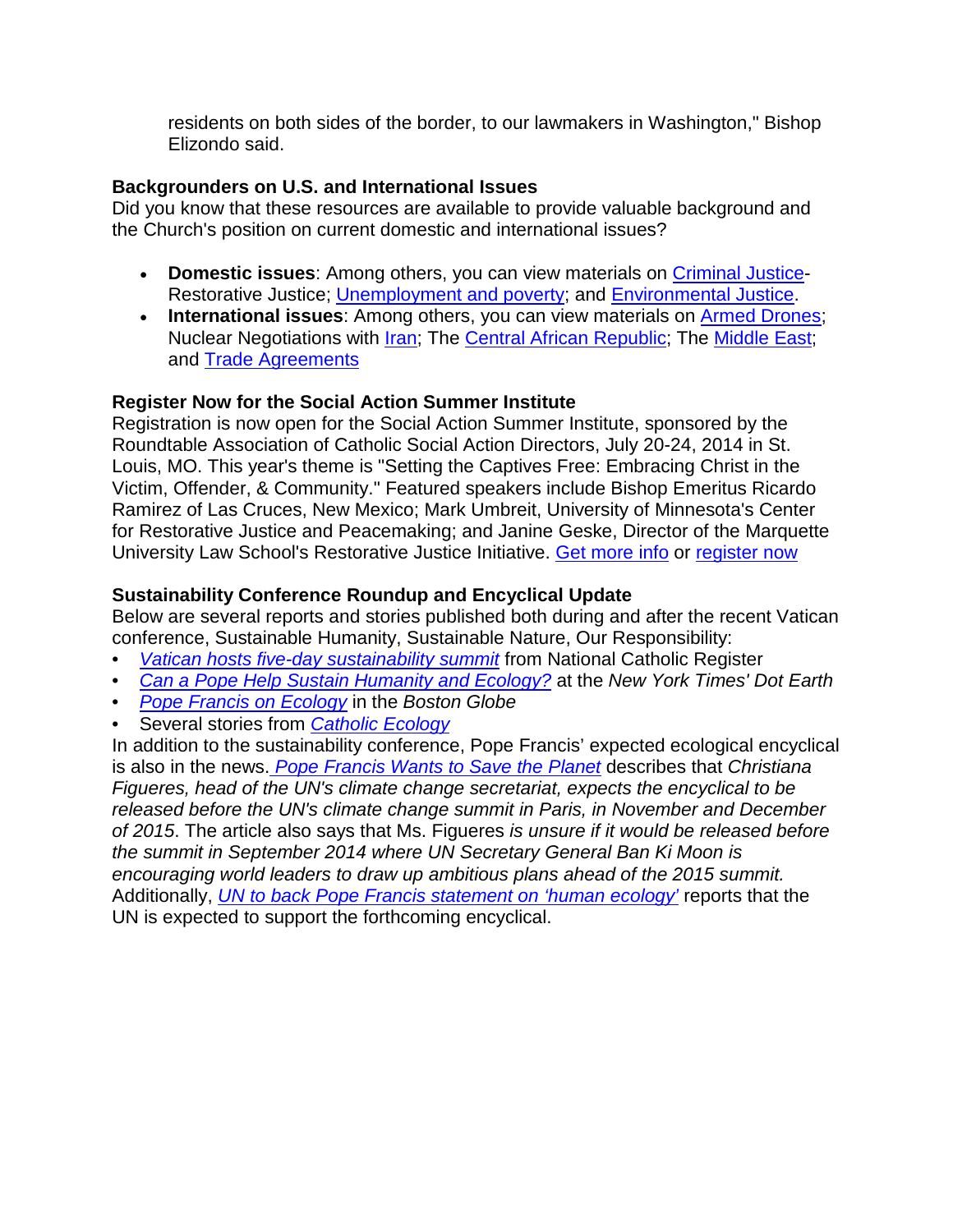

## **U.S. Climate Change Reports**

## **Documents Impacts Throughout the US**

On Tuesday May 6, the federal government released [a comprehensive climate change](http://org2.salsalabs.com/dia/track.jsp?v=2&c=OAcmvlm70RAvnNp44kQxEsVlQfetX7ov)  [report](http://org2.salsalabs.com/dia/track.jsp?v=2&c=OAcmvlm70RAvnNp44kQxEsVlQfetX7ov). [Summarizing the report](http://org2.salsalabs.com/dia/track.jsp?v=2&c=b0eUXIWN%2BNUPhlPjRAzmmx6cRqOoFkne), the *New York Times* said *the effects of human-induced climate change are being felt in every corner of the United States…with water growing scarcer in dry regions, torrential rains increasing in wet regions, heat waves becoming more common and severe, wildfires growing worse, and forests dying under assault from heat-loving insects.* 

The *Times* goes on to note that *such sweeping changes have been caused by an average warming of less than 2 degrees Fahrenheit over most last land areas of the country in the past century, the scientists found. If greenhouse gases like carbon dioxide and methane continue to escalate at a rapid pace, the warming could conceivably exceed 10 degrees by the end of this century*. To highlight the gravity of the findings, the *Washington Post* published the most *[15 arresting images of climate change](http://org2.salsalabs.com/dia/track.jsp?v=2&c=MwwQdnMwF%2FpZyURFu4KrCR6cRqOoFkne)  [now and in the pipeline](http://org2.salsalabs.com/dia/track.jsp?v=2&c=MwwQdnMwF%2FpZyURFu4KrCR6cRqOoFkne)*.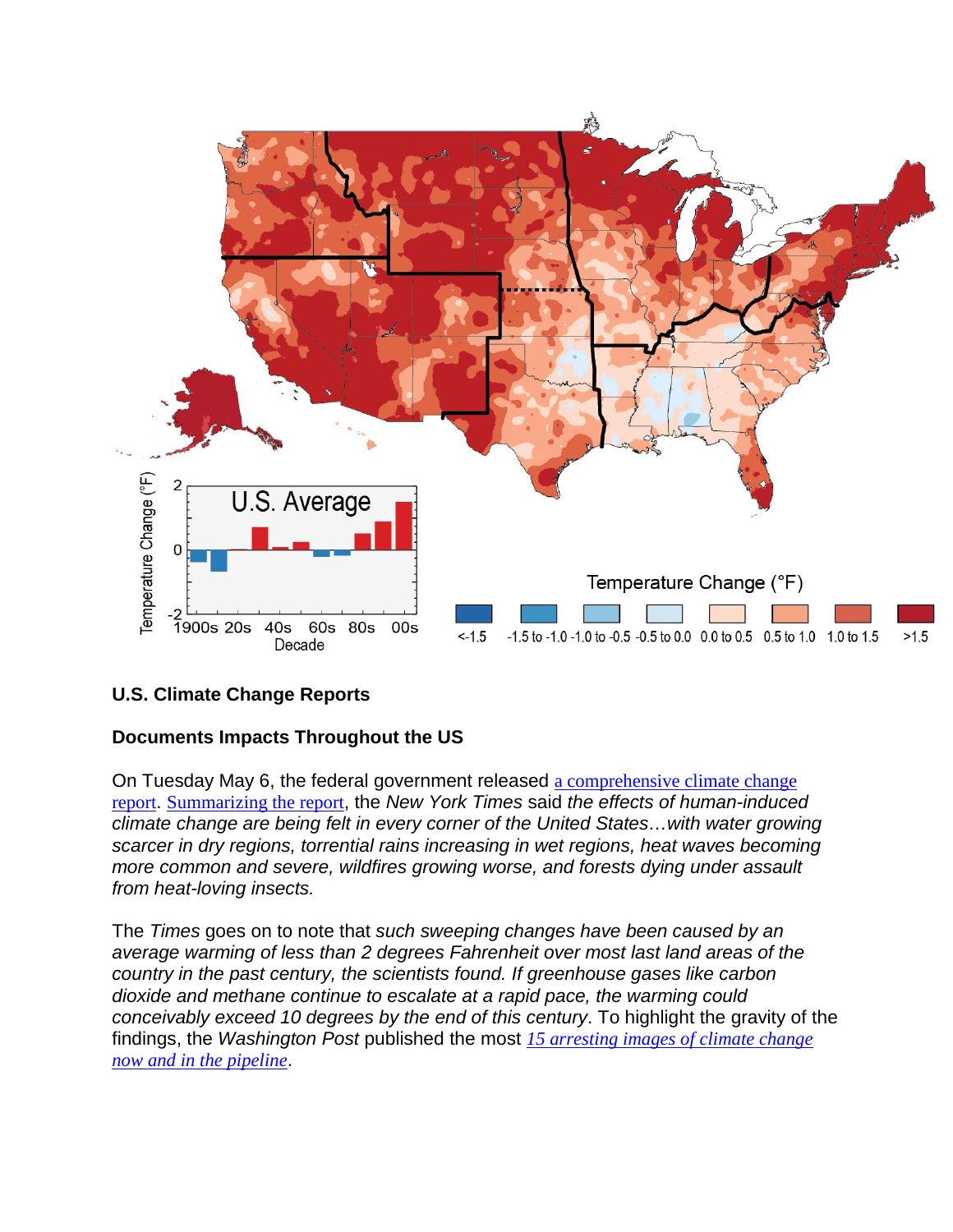From the report: *The effects of human-induced climate change are being felt in every corner of the United States…with water growing scarcer in dry regions, torrential rains increasing in wet regions, heat waves becoming more common and severe, wildfires growing worse, and forests dying under assault from heat-loving insects*.

#### **Two Books, One Article, One Petition**

Christiana Z. Peppard, Ph.D., Fordham University theology professor, Covenant supporter and participant in the 2012 scholars' conference, has an excellent volume on a Christian view of our emerging water crisis: *Just Water: Theology, Ethics, and the Global Water Crisis* (Orbis, 2014). *New Theology Review* also just published a short, excellent (and free) article by Dr. Peppard titled, *[Theology and Climate Change](http://org2.salsalabs.com/dia/track.jsp?v=2&c=L39Pt4Fk00LcO47ArGMjSMVlQfetX7ov)*.

Norman Levesque of Montreal, Canada, has provided a very helpful guide for making a more energy efficient and environmentally friendly church with prayers, group activities and practical help. The books is entitled *Greening Your Church: A Practical Guide to Creation Care Ministry for Parishes, Dioceses and Religious Communities*. [Available](http://org2.salsalabs.com/dia/track.jsp?v=2&c=ATWEKT9clLpbDvlsVANkecVlQfetX7ov)  here. Ut how you can help side studying the issues with the issues with the issues with the issues with the issues

#### **Seven Reasons Why We Need Prison Reform**

- 1. The U.S.A. is the only country in the Western industrialized world that still uses the death penalty.
- 2. Since the war on drugs began in 1971, America's prison population has grown 700%. We lock up more people than any other country in the world, holding 25% of the world's prison population (but we only have 5% of the world's people).
- 3. Since 1980, California has built one college campus and 21 prisons.
- 4. Ten years ago there were only five private prisons in the country. Today there are 100. The prison industry complex is one of the fastest growing industries in the United States, with its own trade exhibitions, conventions, and catalogs.
- 5. The majority of people we incarcerate in this country have never committed a violent crime: 97% of federal inmates and about two-thirds of state inmates have been convicted of nonviolent offenses.
- 6. Poor people and people of color are disproportionately affected by incarceration. A recent study found that one in every three African-American males will be incarcerated at some point in their lives.
- 7. The passage of the "three strikes" laws in 13 states (life in prison after being convicted of three felonies) made it necessary to build 20 new federal prisons. One of the most disturbing cases resulting from this measure was that of a prisoner who received three 25-year sentences for stealing a car and two bicycles.

*(Sources: globalresearch.org and usccb.org)*